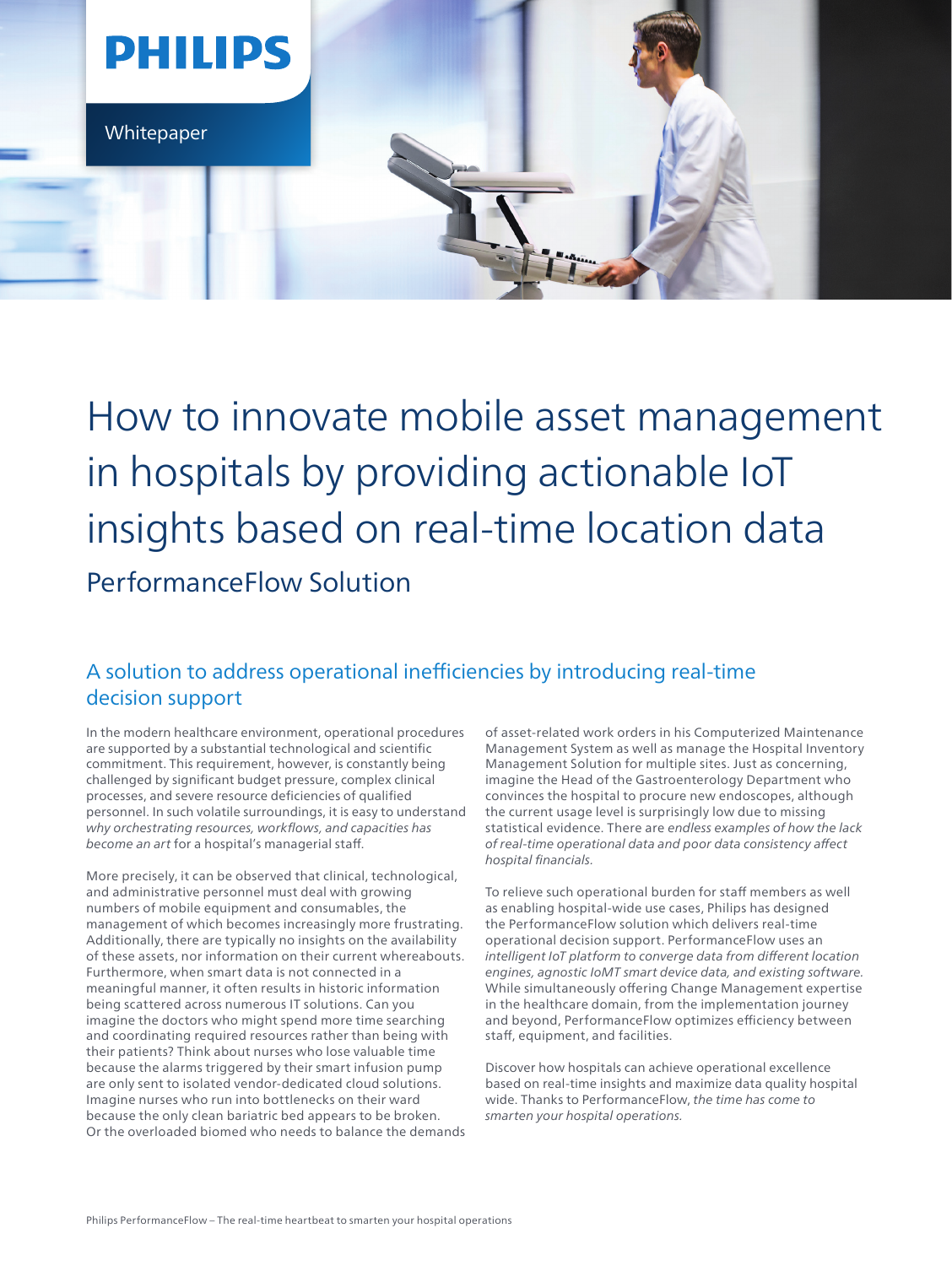

" Our ambition is to become a smarter hospital by setting up facilities with sensors that drive the optimization of our resources, workflows and capacities. Realizing this vision requires us to collaborate with strategic partners. Together we build the foundation for optimized care, from logistics and maintenance to patient flows. PerformanceFlow provides us with the opportunity to start small and grow big over time."

**Roland Loeffen PDEng – Clinical Engineer Radboudumc**

" We often do not have accurate information about our assets' real-time location and movements. This information is required to optimize our processes, workflows and to support making data driven decisions. PerformanceFlow will allow us to gain insights into the behavior of the movements of each asset and analyze where we can improve." **Roland Loeffen PDEng – Clinical Engineer Radboudumc**

" We aim to have the right assets available at the right time in our buffer locations. With PerformanceFlow, we have an accurate overview of our inventory, will receive automated notifications and work orders in real-time. This allows us to streamline and automate our processes and therefore granting us time to focus on patient care.

**Marcel van Keeken – Coordinator central management medical technology Radboudumc**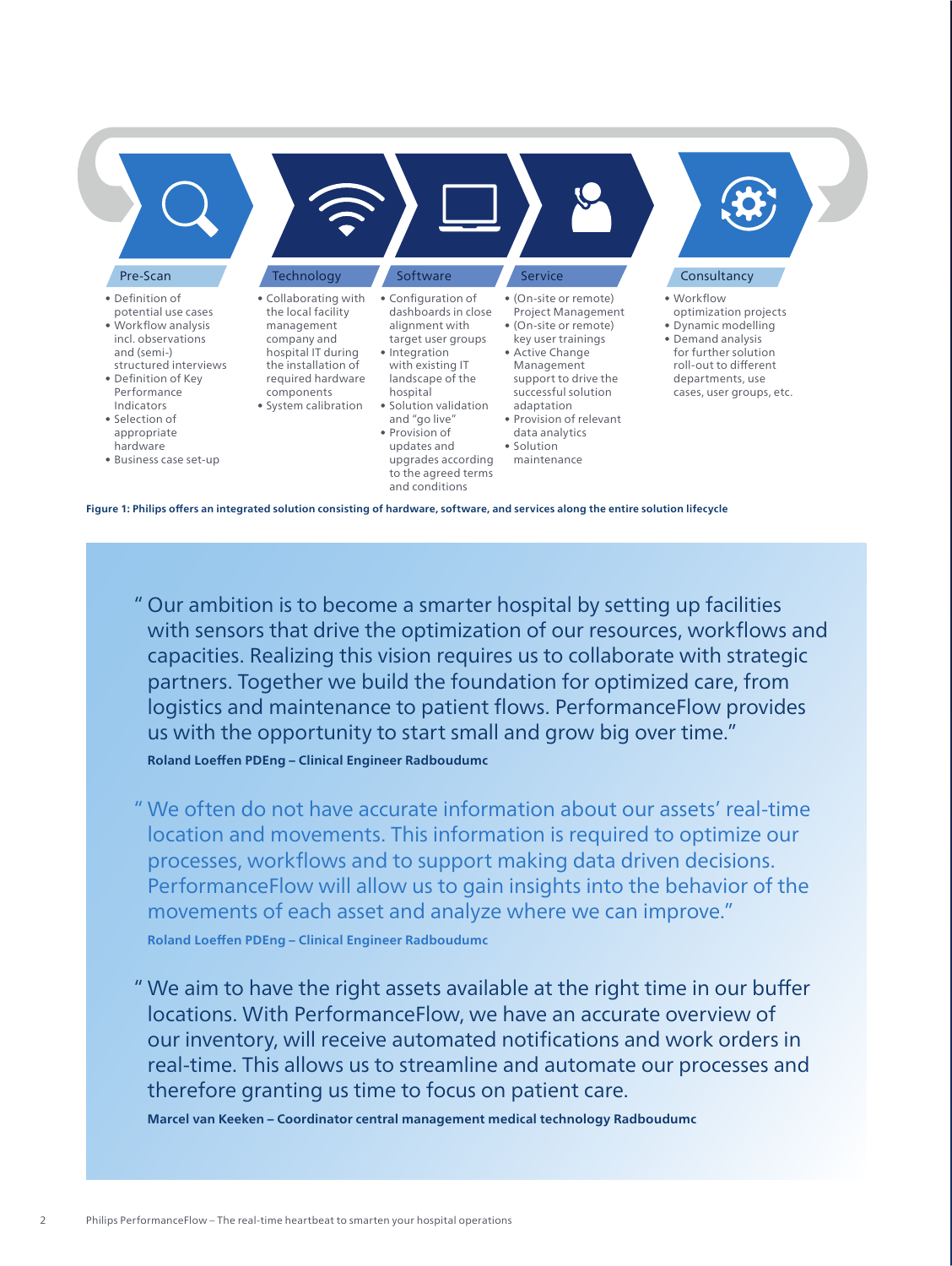# How operational excellence based on real-time insights makes the difference

While diving deeper into a multitude of use cases, we have been able to simplify the use of real-time location data in combination with seamlessly integrated IT data sources:



### Real-time localization

It is challenging for hospital staff to continuously determine the whereabouts of assets, resulting in inefficient use of their equipment and the need for significantly higher stock levels than required. The PerformanceFlow solution provides real-time insights on the location of assets, automatically calculates the distance to each asset, and visualizes all equipment on a hospital-wide floorplan via user-friendly dashboards – jointly developed with end users.



#### Intelligence

Many asset types are used daily. It is of great importance to have the right asset available at the right time. In order to achieve this, it is essential to facilitate the integration of existing hospital IT data sources with the location, status, and maintenance window of all available assets. Improving the process based on pre-defined rules saves a significant amount of time and increases staff satisfaction. Creating automatic status changes such as making assets available when entering a dedicated storage location, in use once connected to a patient, or sending a notification to the maintenance department once an asset is marked as broken, are only a few examples of potential use cases.



## Maintenance compliance

Locating assets which require maintenance within the allocated time window, can be time consuming and result in non-compliance. The ability to integrate existing Computerized Maintenance Management Systems with proactive notifications of maintenance due dates, along with insights on utilization based on movement patterns and real-time locations, dramatically reduces search time and increases (legal) compliance.



# Stock level management

Efficient stock level management is an art. Departments that hoard assets, asset scarcity in other locations, and lost assets can frustrate this effort. Being notified when the number of assets in storage locations drops below or rises above a configurable threshold, contributes to more efficient use, fewer phone calls, and enhanced staff satisfaction.



### Activity-based costing

To promote sustainable behavior in the sharing of assets across departments, and to facilitate fair cost allocation, transparency regarding the time a particular asset was in use in each department, provides valuable decision-making information. Moving from estimates to actual insights makes the difference



# Geofencing and thief protection

Critical assets (or even babies) leaving the hospital accidentally or through theft can imply serious financial, legal, and operational burdens. Through the geofencing capabilities of PerformanceFlow, security can receive real-time notifications to prevent such situations.



#### Reduce spreading of infectious diseases

In the event of an outbreak of infectious diseases, tracing of assets and patients becomes high priority. The ability to trace back locations and contact points is vital in such a situation and minimizes further spread. Monitoring environmental data such as temperature and humidity using intelligent sensors ensures that vaccines and laboratory samples are safely transported and stored.



### Improve workflows

Hospital staff would often agree that workflows are not optimal. Finding the root cause and quantifying their impressions can be challenging. Thanks to a real-time location system and consultancy support provided by former healthcare professionals and process experts on our Healthcare Transformation Services team, hospitals gain insights into their processes and can jointly define optimal workflows to drive continuous improvements.



### Internet of (Medical) Things

Assets are increasingly becoming smart and connected. Gaining insights on all relevant data often requires accessing a host of scattered applications. The PerformanceFlow solution offers integration with a range of these devices leveraging their smartness and providing a single, vendor-agnostic source with all the information you need to achieve operational excellence. For this purpose, Philips has created a catalog of device drivers, which to-date already includes hundreds of devices.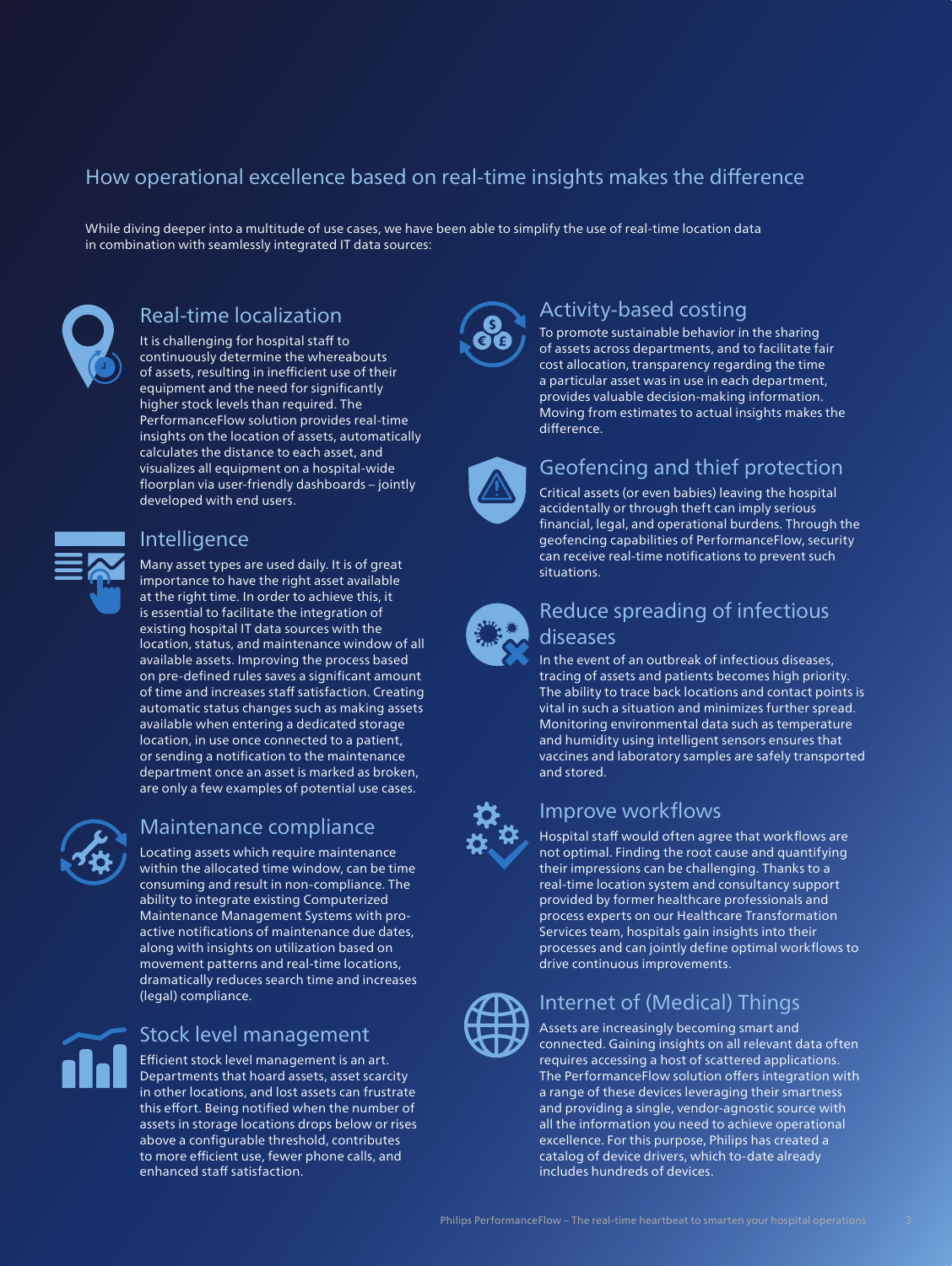#### **Best Practice 1 |** Het Onze Lieve Vrouwe Gasthuis (OLVG) Amsterdam How location-based utilization measurements help to identify cost savings

In general, the average number of medical assets needed to treat a patient has increased significantly over the past decade.1 A worrying aspect is that while the number of assets has increased, the utilization rates of these assets can go down to as low as 40%. In fact, on average, hospitals can have around 25% more devices than needed.2 The trend of an increasing number of assets coupled with extremely low utilization rates can be attributed to the inability of hospitals to monitor the location and utilization of assets in real-time. It is evident that having a system that provides complete transparency of asset utilization metrics can significantly improve the way hospitals manage and invest in their mobile medical assets.

The roll out of PerformanceFlow Assets at OLVG hospital is a clear example of how a real-time locationbased solution can enable a hospital to develop a deep understanding of its utilization of mobile assets and help it decide on a future medical asset upgrade strategy. The figure below was generated by collecting PerformanceFlow data and utilizing novel algorithms

that estimate the utilization of feeding pumps based on a WiFi-based RTLS deployment. The ability of a hospital to re-use its existing WiFi infrastructure to measure the utilization rate of the assets makes it a highly attractive solution, as it is cost-effective and allows enterprisewide transparency. The below figure illustrates that clarity regarding the daily maximum and minimum utilization rates of feeding pumps covering the entire hospital can help a hospital reduce costs by reducing the number of devices while maintaining an adequate safety margin. More specifically the example describes how OLVG hospital could reduce capital expenditure by around €21k and annual maintenance costs by €2,6k by reducing the number of feeding pumps by 16. While, the savings might seem relatively small, it should be noted that this is only for a specific pump type.

Repeating this analysis for the more than 100 classes of devices that PerformanceFlow is tracking at OLVG will result in savings in the order of millions of Euros.



1 Horblyuk et al. (2012). Out of Control, how clinical asset proliferation and low utilization are draining healthcare budgets. 2 Malina (2018). A Solution for Inefficient Asset Utilization in Hospitals.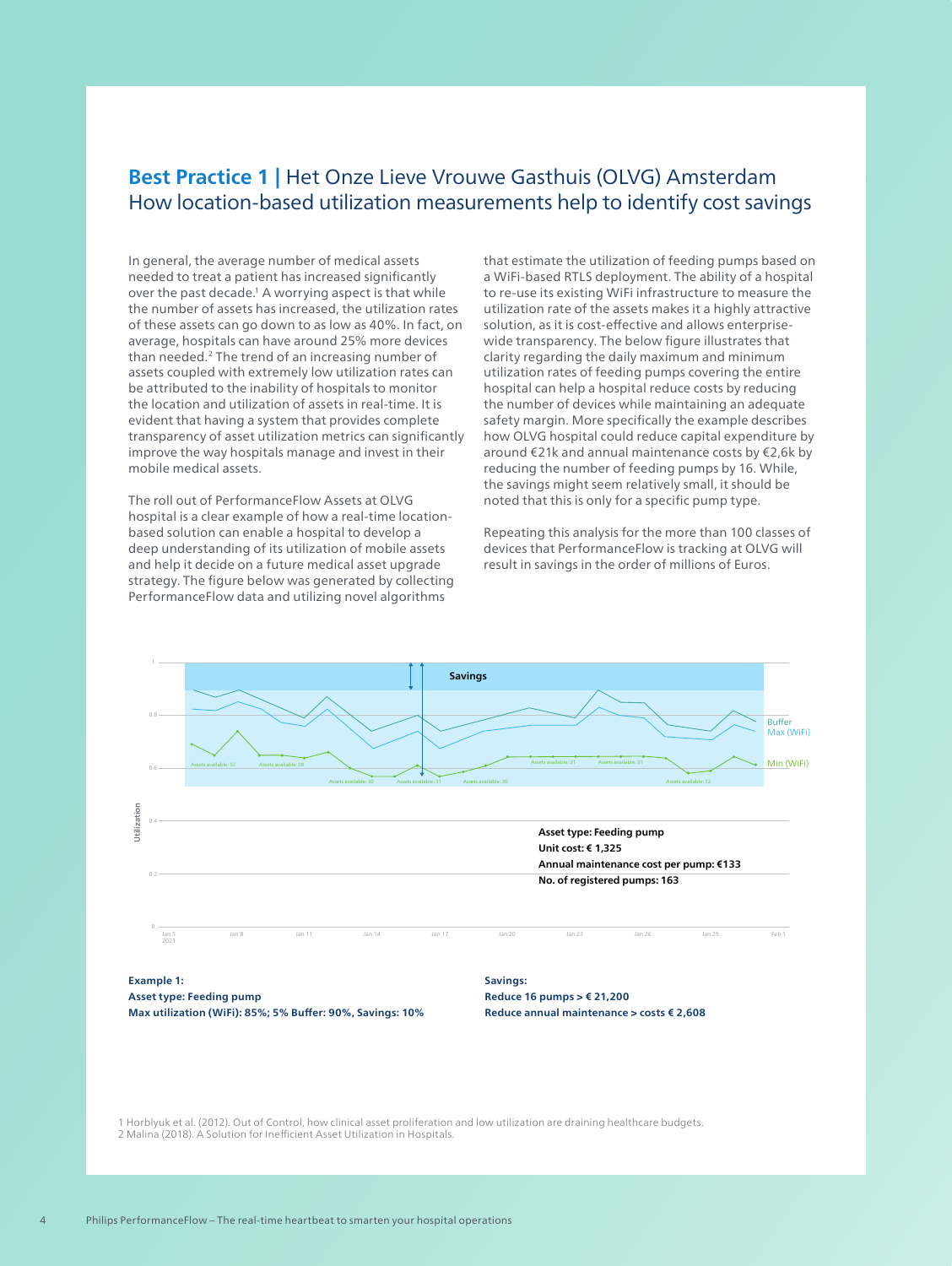#### **Best Practice 2 |** Radboud University Medical Center Nijmegen How PerformanceFlow can support to build the smart hospital of the future

The Radboudumc is a teaching hospital affiliated with the Radboud University Nijmegen and it is one of the largest and leading hospitals of The Netherlands, providing supra-regional care for residents of the eastern part of the country. The hospital is striving to build the smart hospital of the future including smart facilities with sensors that sustainably drive the optimization of resources, workflows and capacities. This vision requires the hospital to work with strategic partners like Philips who think alike and continuously optimize care as building blocks over time: From logistics, to maintenance and patient flow management.

To contribute to this vision, the implemented PerformanceFlow solution relies entirely on existing Cisco WiFi and allows devices to be located across more than 90 buildings without additional hardware. For the future, infrared sensors that will further improve location detection accuracy (e.g. in storage rooms) are currently under consideration. PerformanceFlow does not only visualize real-time location data of the most valuable mobile devices, it goes far beyond.

To provide meaningful support for operational workflows, Philips integrates with the Computerized Maintenance Management System, Ultimo, which the hospital uses to manage the lifecycle of all their assets, respective maintenance due dates, and work orders. Information from Ultimo seamlessly flows into PerformanceFlow via the existing hospital communication server, so that end users can view the real-time location of an asset on the hospital floor plan via a direct link from Ultimo. As part of the partnership, Radboudumc, Philips, and Ultimo further automated the work order creation process based on status changes that can arise from, for instance, button presses on RTLS tags, location changes of assets, or low stock levels in storage areas.

By introducing Philips PerformanceFlow as a track and trace solution, the hospital realizes tangible process improvements, better workflow support by improved central stock management, and less search time to unburden (among others), busy healthcare professionals.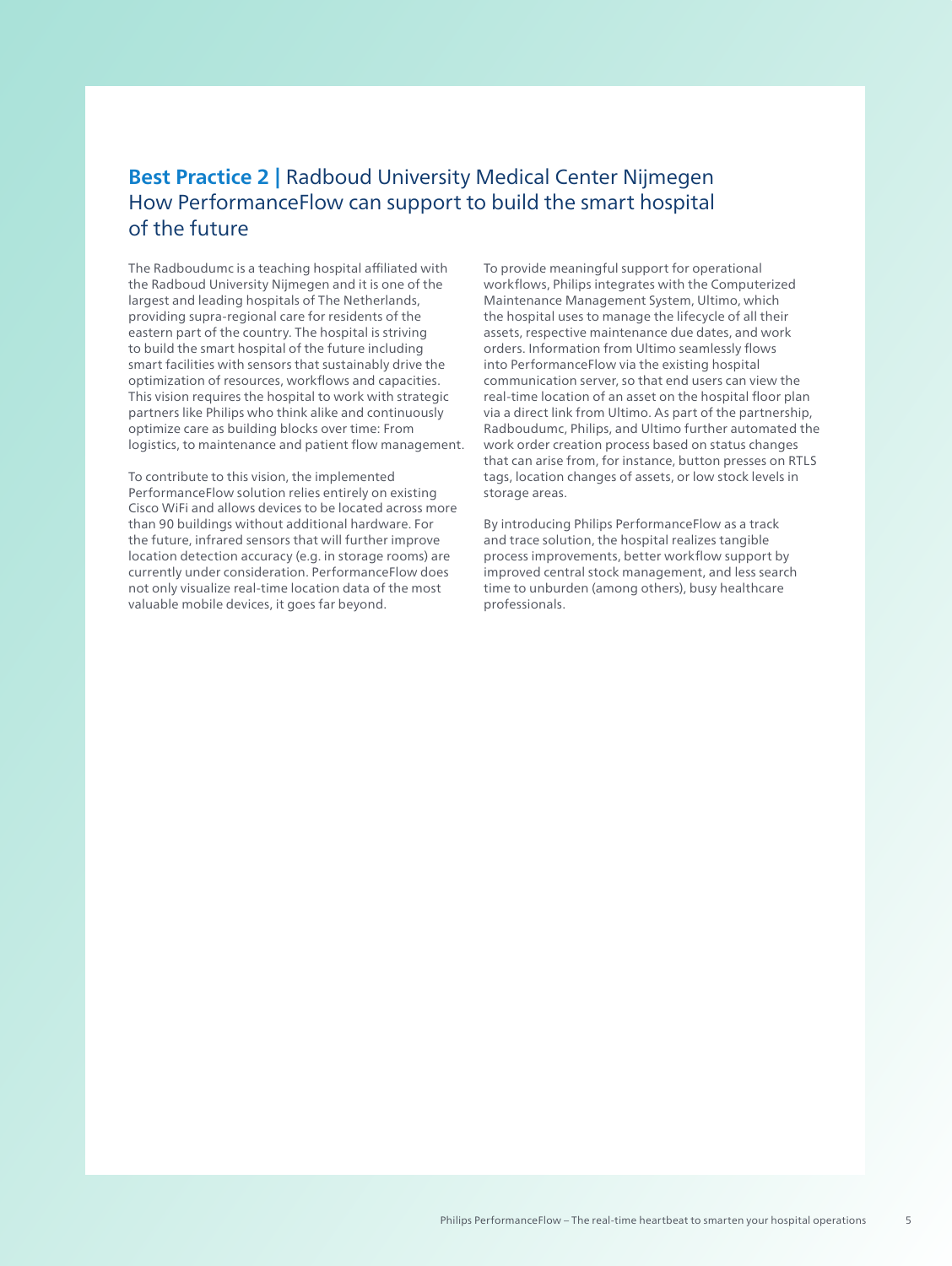### Leverage existing infrastructures to maximize benefits while reducing costs

Localization solutions<sup>3</sup> in healthcare are often frowned upon as being particularly hardware intensive and overpriced. It is important to remember that while this may well have been true in the past, relevant technology has evolved considerably over the past years and industry partners are already leveraging existing infrastructures (e.g. current WiFi networks) for rudimentary localization on a department level. The eligible technologies differ significantly in the additional hardware required, which is either wired and connected the existing network using the Local Area Network, or separately set up. As shown in the comparative overview below, each technology can yield a certain precision level which affects the battery life span of the so-called active or passive "tags". These tags are small devices in different shapes, flexibility, and robustness which are attached to e.g. mobile devices, patient wristbands, and staff badges.

The speed of technological evolution and the increase of use cases are reasons why PerformanceFlow is designed as an open and agnostic platform to connect to the appropriate infrastructure for each hospital. Philips provides a fully integrated solution consisting of hardware, software, and services – e.g. data analytics, workflow analysis, and change management – while offering independent consultancy to select the appropriate technology, maximize costs vs. benefits, and to reduce risk and administrative burden for hospitals. As a result, hospitals can enjoy the benefits of the solution via an intuitive user interface on their desktop personal computers or mobile device. In parallel, Philips, as an end-to-end solution provider, continuously keeps an eye on the latest industry standards, such as Ultra-Wideband, camera-based tracking, mesh networks, and 5G as well as their compatibility with the existing solution.

|                          | <b>WiFi and RFID</b><br>combination                                                                                                                                                                   | <b>Bluetooth Low</b><br>Energy (BLE)                                                                                                                                                                     | Infrared (IR)                                                                                                                                                                                                                                                                                               |
|--------------------------|-------------------------------------------------------------------------------------------------------------------------------------------------------------------------------------------------------|----------------------------------------------------------------------------------------------------------------------------------------------------------------------------------------------------------|-------------------------------------------------------------------------------------------------------------------------------------------------------------------------------------------------------------------------------------------------------------------------------------------------------------|
| Localization<br>accuracy | ~5m to 15m precision based on<br>radio frequency<br>(=department-level accuracy)                                                                                                                      | ~3m to 5m precision based<br>on radio frequency (=almost<br>room-level accuracy)                                                                                                                         | Individual zones based on invisible<br>light (=bed-level accuracy)                                                                                                                                                                                                                                          |
| Infrastructure           | Leveraging existing Access<br>Points/ WiFi network and<br>additional low frequency<br>"chokepoints" to avoid floor<br>hopping or guarantee room-<br>level accuracy in particular<br>storage locations | Socket-based hardware<br>infrastructure required based<br>on so-called "locators" that can<br>optionally be integrated into<br>the network of existing BLE-<br>enabled WiFi Access Points                | Add-on infrastructure at locations<br>where very high accuracy is<br>required, compatible with WiFi<br>and RFID combination                                                                                                                                                                                 |
| Location<br>update rate  | Down to 5 minutes<br>(= high battery consumption)                                                                                                                                                     | Down to 30 seconds<br>(= medium battery consumption)                                                                                                                                                     | Down to 1.5 seconds<br>(= low battery consumption)                                                                                                                                                                                                                                                          |
| Use<br>cases             | • Device localization<br>• Status management<br>• Bed planning<br>• Basic workflow optimization<br>• Operational decision support                                                                     | • Device localization<br>• Status management<br>• Bed planning<br>• Basic workflow optimization<br>• Operational decision support<br>• Predictive maintenance (AI)<br>• Indoor navigation/<br>wayfinding | • Device localization<br>• Status management<br>• Bed planning<br>• Detailed workflow optimization<br>• Predictive Maintenance (AI)<br>• Indoor Navigation/ wayfinding<br>• Operational decision support<br>• Patient and staff tracking<br>• Fall detection<br>• Automated patient-bed-<br>assignment (AI) |
|                          | ņ                                                                                                                                                                                                     | $\hat{ }$ )                                                                                                                                                                                              | M                                                                                                                                                                                                                                                                                                           |
|                          | Low localization accuracy                                                                                                                                                                             |                                                                                                                                                                                                          | High localization accuracy                                                                                                                                                                                                                                                                                  |

**Figure 2: The selection of the appropriate localization technology depends strongly on the intended use case and the existing technical environment of a hospital, and will be supported by Philips technical experts**

3 Often called RTLS (Real-Time Location Systems).

6 Philips PerformanceFlow – The real-time heartbeat to smarten your hospital operations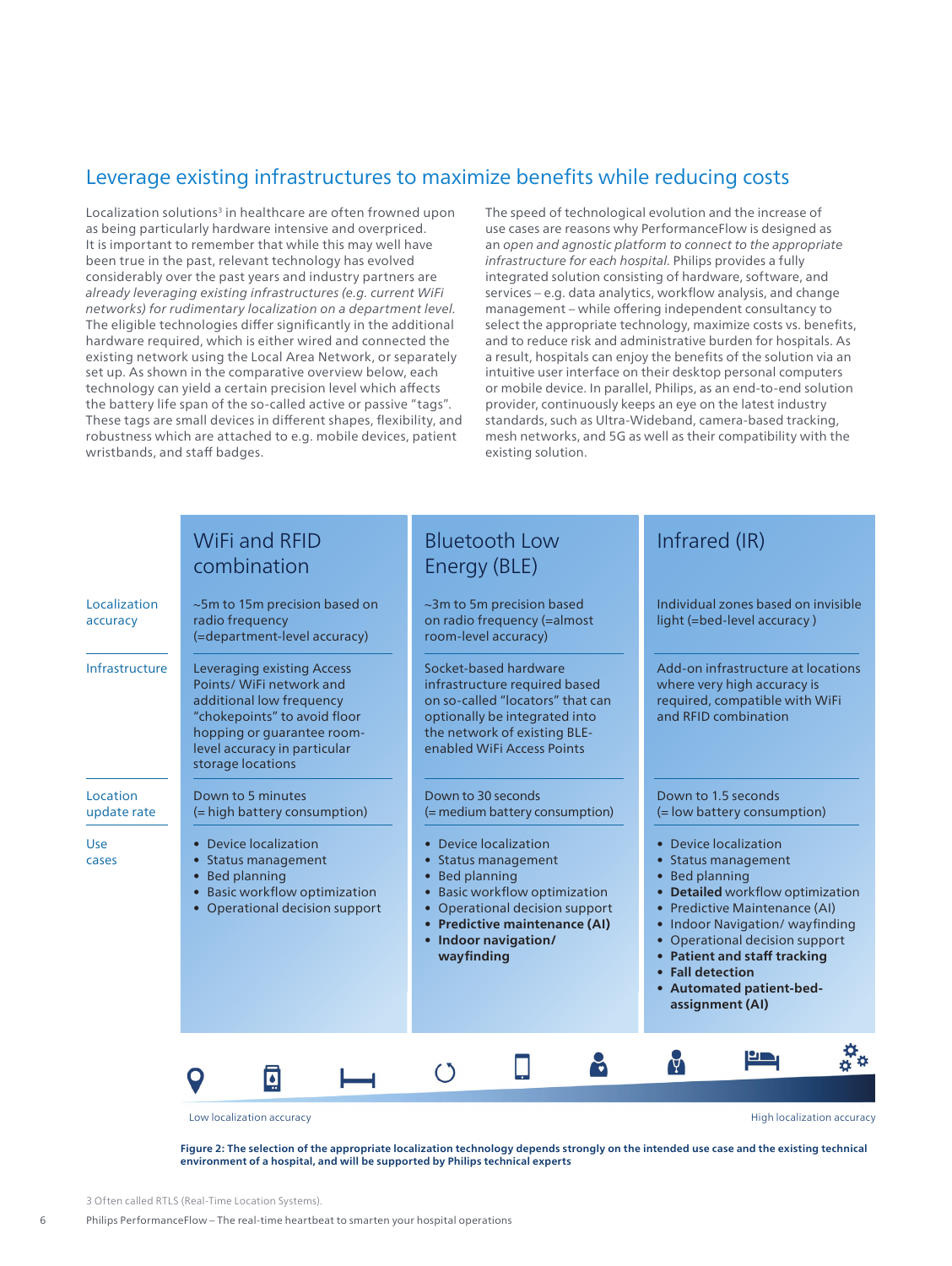### Getting started with PerformanceFlow

Given the complexity of the effort and great variety of possible use cases – ranging from IoMT-driven asset tracking to smart bed orchestration and beyond – Philips offers hospitals a so-called pre-scan analysis as part of its professional service portfolio. A pre-scan serves the purpose of identifying suitable use cases by means of observations, semi-structured interviews with different stakeholder groups, and selection of a scalable infrastructure suitable for the intended purpose. As an outcome, experienced healthcare consultants not only derive the detailed costs of an implementation, but also develop an easy to comprehend business case which justifies such a project and can be used as starting point for any performance-based business models.

And this is where the journey really begins. PerformanceFlow is set up either on-premise or cloud-based in the hospital and can be easily integrated into the existing IT infrastructure. Individual floor plans of the hospital can be automatically imported across numerous buildings using the existing CAD files. Be it through interfaces to the Computerized Maintenance Management System or the local Work Order Management Tool, it is also possible to import intelligent real-time device data in a vendorindependent fashion (thanks to Philips' significant footprint in clinical IT solutions) and thus, build a user friendly and vendoragnostic interface for a multitude of devices.

Hence, PerformanceFlow puts an end to manual data entry in many places and guarantees excellent, fully automated decision support for hospital staff members who are involved in mobile asset-related workflow management – on a specific ward, throughout an entire building, or across different campuses.



**Figure 3: PerformanceFlow seamlessly fits the current workflow of a hospital, making use of the existing infrastructure of personal computers, and mobile devices, openly sharing data with existing software solutions and applications**

### Start your continuous improvement journey with PerformanceFlow today!

Are you curious about understanding how PerformanceFlow can smarten your hospital operations? Visit us at **www.philips.com/performanceflow** to ask for an appointment and kick off your individual operational decision support journey.